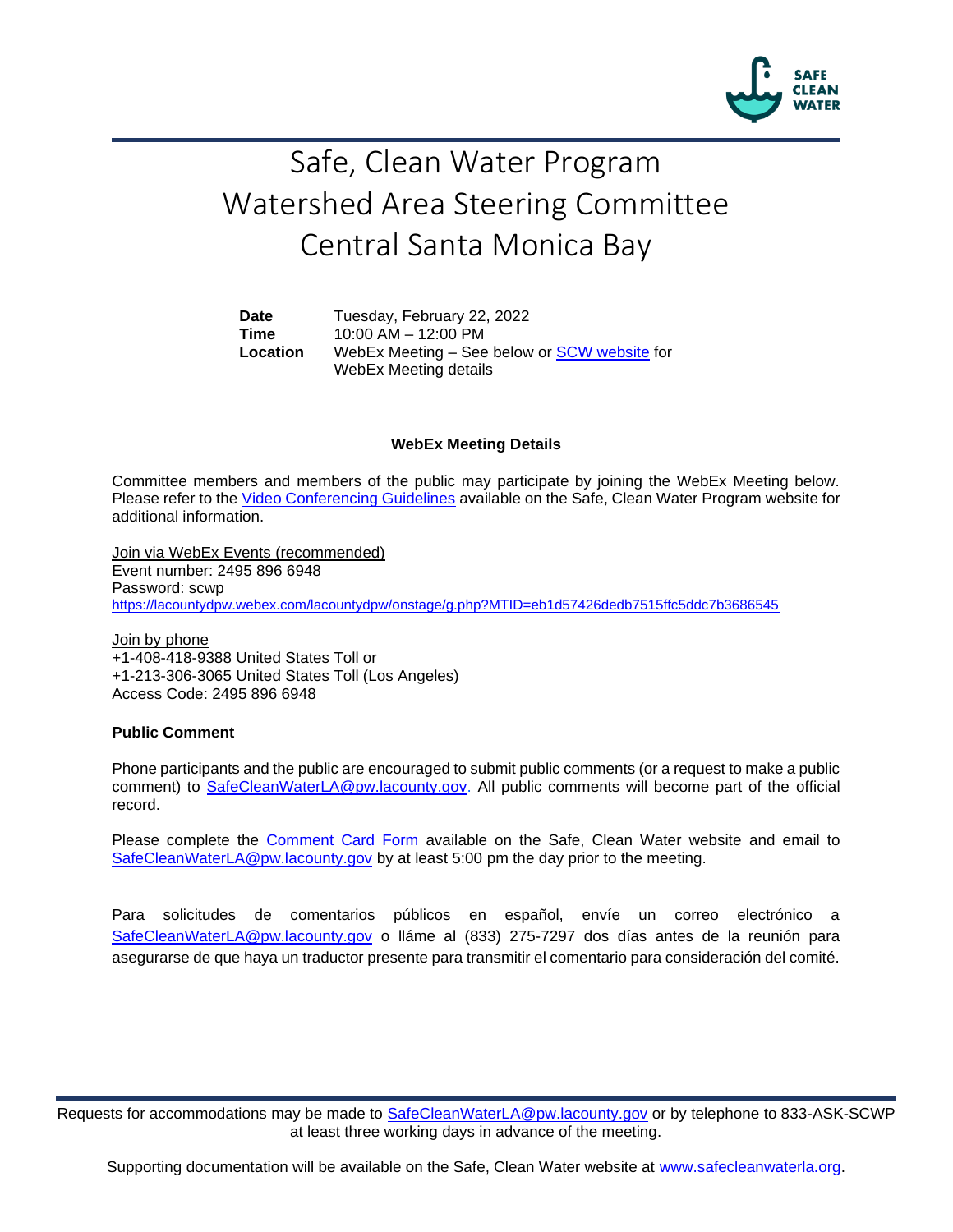

## Agenda:

- 1) Welcome and Introductions
- 2) Approval of Meeting Minutes from January [20, 2022](https://safecleanwaterla.org/wp-content/uploads/2022/02/WASC-CSMB-Final-Meeting-Minutes-20220120.pdf)
- 3) Committee Member and District Updates
- 4) Watershed Coordinator Updates
- 5) Public Comment Period
- 6) Discussion
	- a) Ex Parte Communication Disclosure
	- b) Regional Program Quarterly Reporting Summary [\(SCW Portal](https://portal.safecleanwaterla.org/scw-reporting/map))
		- i) Quarter 3 (January March 2021) and Quarter 4 (April June 2021) [\(Reports Summary](https://safecleanwaterla.org/wp-content/uploads/2022/02/CSMB-Quarterly-20220105.pdf))
	- c) Review Preliminary Rankings of Round 3 Projects
	- d) Central Santa Monica Bay (CSMB) Project Prioritization and Selection Discussion for populating the FY 2022-23 Stormwater Investment Plan (SIP) [\(SIP Tool](https://portal.safecleanwaterla.org/sip-tool/) & [CSMB Scoring Rubric\)](https://safecleanwaterla.org/wp-content/uploads/2022/02/CSMB-Scoring-Rubric-FY22-23.pdf)
		- i) **Infrastructure Program (IP)**
			- (1) [Edward Vincent Jr. Park Stormwater Improvements](https://portal.safecleanwaterla.org/projects-module-api/api/reportdownload/pdf/13/278) *City of Inglewood*
			- *(2)* [West Los Angeles College Soccer Field Basin Dry Well](https://portal.safecleanwaterla.org/projects-module-api/api/reportdownload/pdf/13/286)  *Los Angeles Community College District & BuildLACCD*
			- *(3)* [Angeles Mesa Green Infrastructure Corridor](https://portal.safecleanwaterla.org/projects-module-api/api/reportdownload/pdf/13/250)  *City of Los Angeles, LA Sanitation and Environment*
			- *(4)* Ladera Heights [W Centinela Ave Green Improvement](https://portal.safecleanwaterla.org/projects-module-api/api/reportdownload/pdf/13/271) *Los Angeles County Public Works*
		- ii) **Technical Resources Program (TRP)**
			- (1) [Fern Dell Restoration and Stormwater Capture](https://portal.safecleanwaterla.org/projects-module-api/api/reportdownload/pdf/55/60) *Friends of Griffith Park*
		- iii) **Scientific Studies (SS)**
			- (1) [Community-Centered Optimization of Nature-Based BMPs Starting with Gaffey Nature](https://portal.safecleanwaterla.org/projects-module-api/api/reportdownload/pdf/21/39)  [Center Facility](https://portal.safecleanwaterla.org/projects-module-api/api/reportdownload/pdf/21/39) *SEITec*
			- (2) [Microplastics in LA County Stormwater](https://portal.safecleanwaterla.org/projects-module-api/api/reportdownload/pdf/21/51) *Dr. Andrew Gray, UC Riverside*

Requests for accommodations may be made to [SafeCleanWaterLA@pw.lacounty.gov](mailto:SafeCleanWaterLA@pw.lacounty.gov) or by telephone to 833-ASK-SCWP at least three working days in advance of the meeting.

Supporting documentation will be available on the Safe, Clean Water website at [www.safecleanwaterla.org.](http://www.safecleanwaterla.org/)